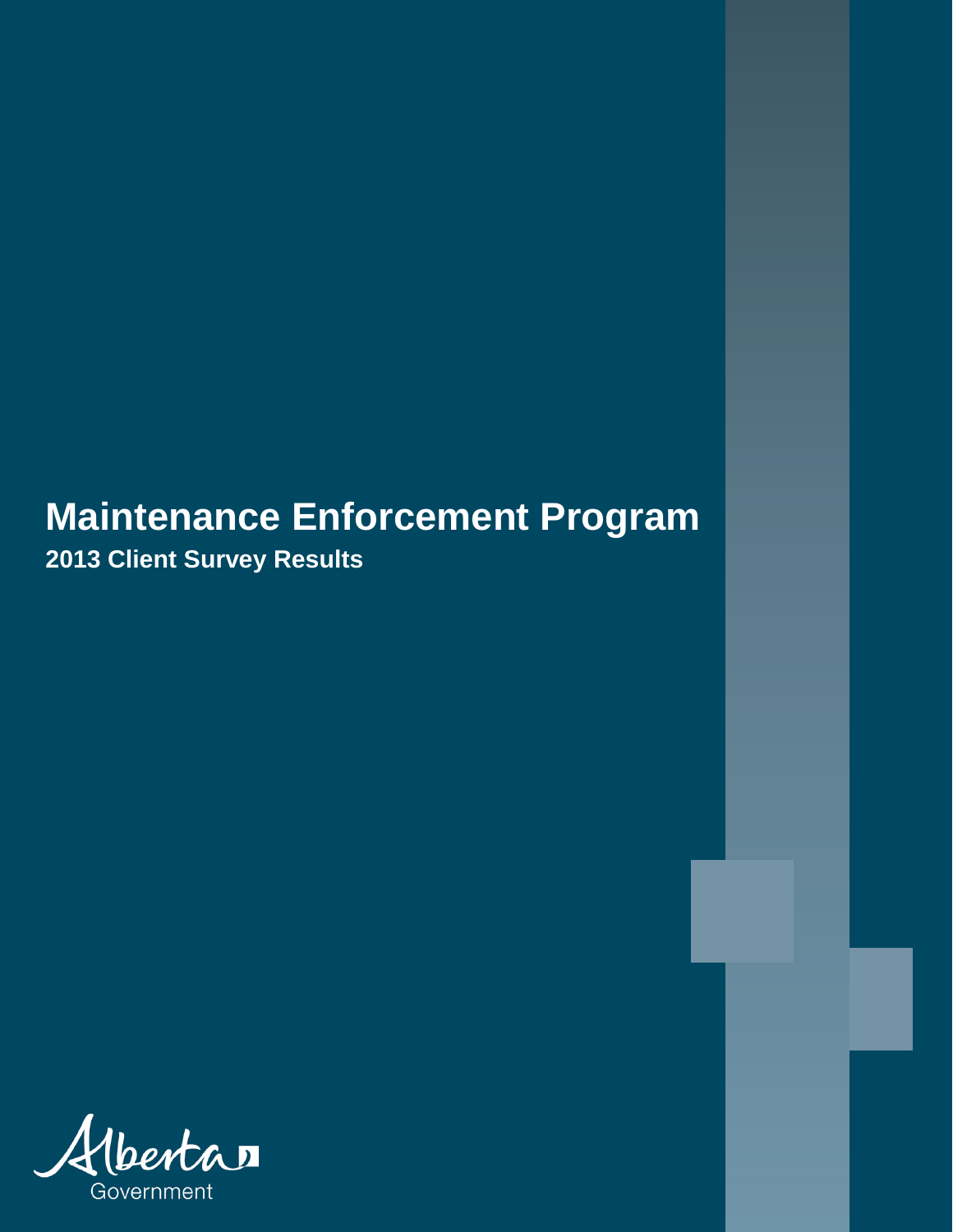The Alberta Maintenance Enforcement Program (MEP) is committed to providing excellent service to its clients.

MEP's client base is made up of people who make or receive child, spousal or partner support payments:

- Payors of support debtors make payments
- Recipients of support creditors receive payments

In the 2012-13 fiscal year, MEP handled nearly 50,000 files, collecting more than \$247 million in payments for almost 60,000 children. Every month, more than 2,100 clients visited our offices and MEP staff received approximately 8,000 telephone calls and 16,800 pieces of correspondence. In addition, the program's website had almost 80,000 web hits and the automated phone system handled over 115,000 automated calls.

MEP surveys clients to help the program learn more about the experiences of our clients and to identify opportunities to improve our service.

MEP invited clients who had been with the program at least 6 months and where both parents lived in Alberta to respond to a client survey between October 7 and October 25, 2013. Clients were informed about the survey through a variety of media including a notice posted on MEP's website, an email sent directly to clients for whom an email address was available and a recorded message on MEP's phone system. In addition, a flyer was included in all outgoing correspondence for one week (approximately 8,000 pieces) and posters were placed in MEP offices.

Clients could complete the survey online or request a paper copy. A total of 2,699 clients responded to the survey. 1,778 (72 per cent) of respondents were recipients, 646 (26 per cent) were payors, and 39 (2 per cent) were both recipients and payors. All responses were anonymous.

The following is a summary of the survey findings.

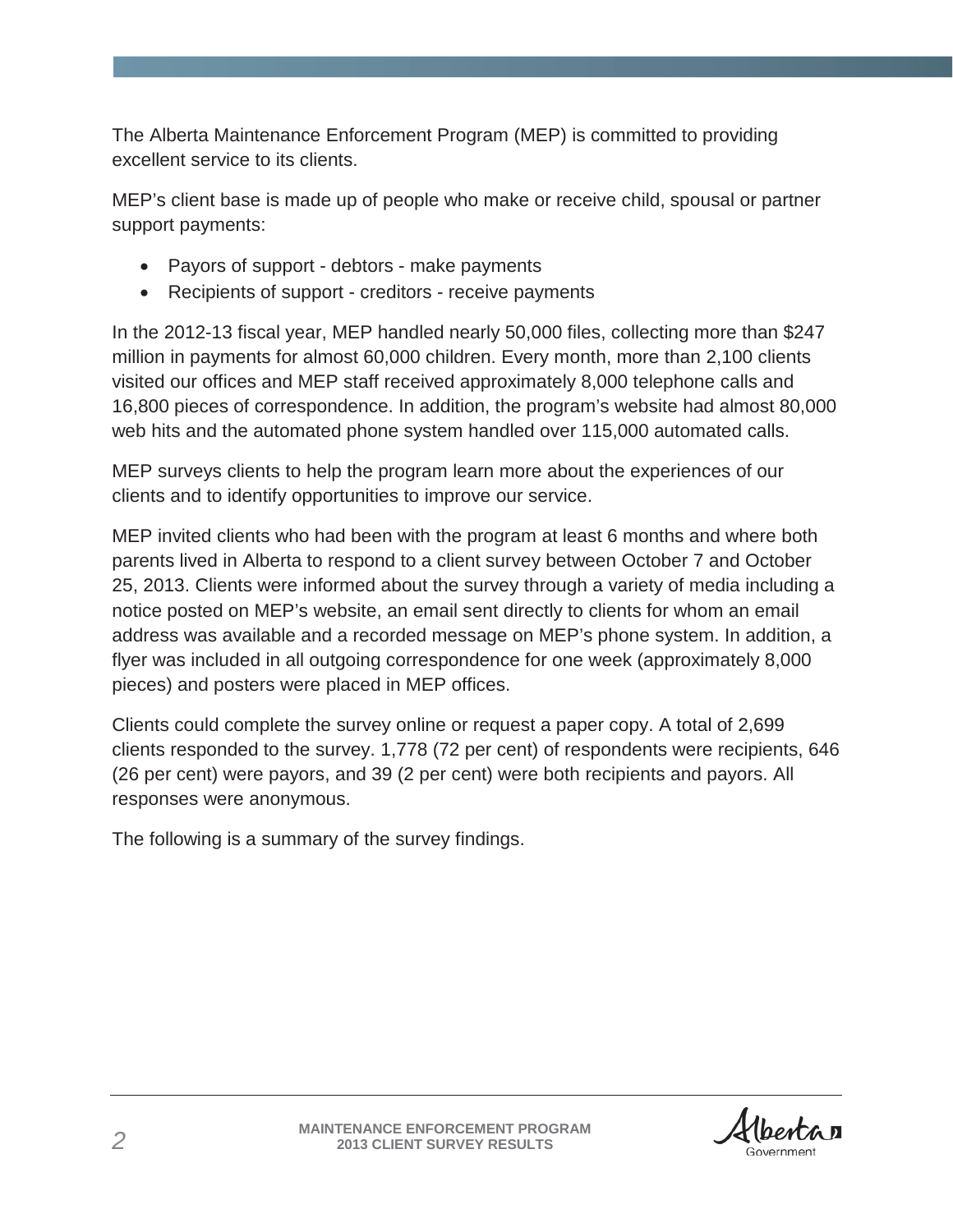

*Figure 1: Client satisfaction with MEP*

In general, recipients of support were more satisfied with MEP than were payors of support. When asked about different elements of MEP, most respondents were satisfied with MEP's handling of privacy; however, recipients of support were far more satisfied than payors with the ease of accessing information and the quality of service provided by the program.

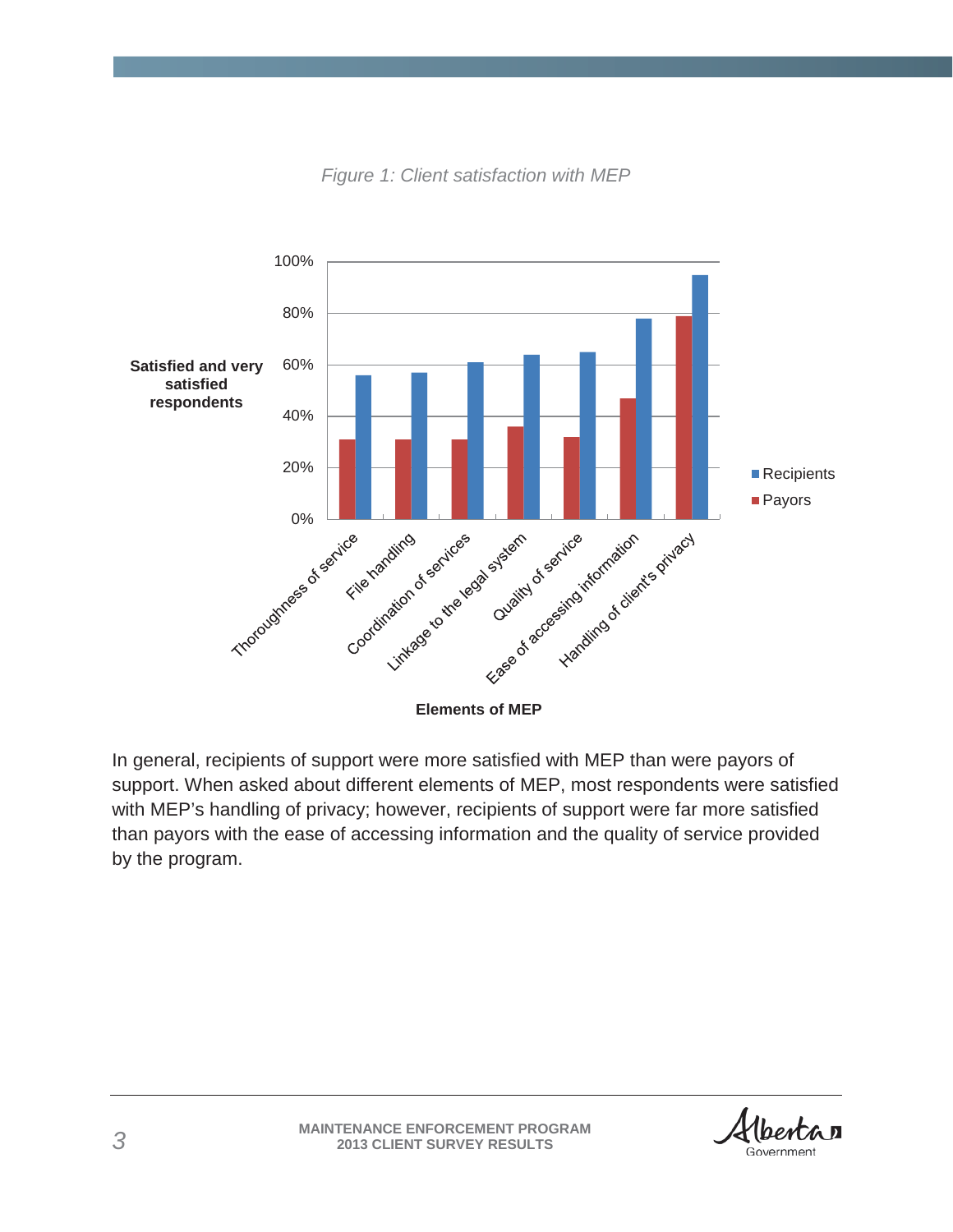

*Figure 2: MEP's customer services*

Most recipients of support were satisfied with MEP's customer service. More than 70 per cent of recipients were either very satisfied or satisfied with the professionalism, courtesy, knowledge, accuracy and fairness of service from MEP.

Payors of support were far less satisfied with all areas of MEP's customer service. Both recipients and payors of support were dissatisfied with the speed of MEP's service, which registered the lowest satisfaction overall. The greatest difference in satisfaction between payors and recipients related to the perceived fairness of MEP's customer service.

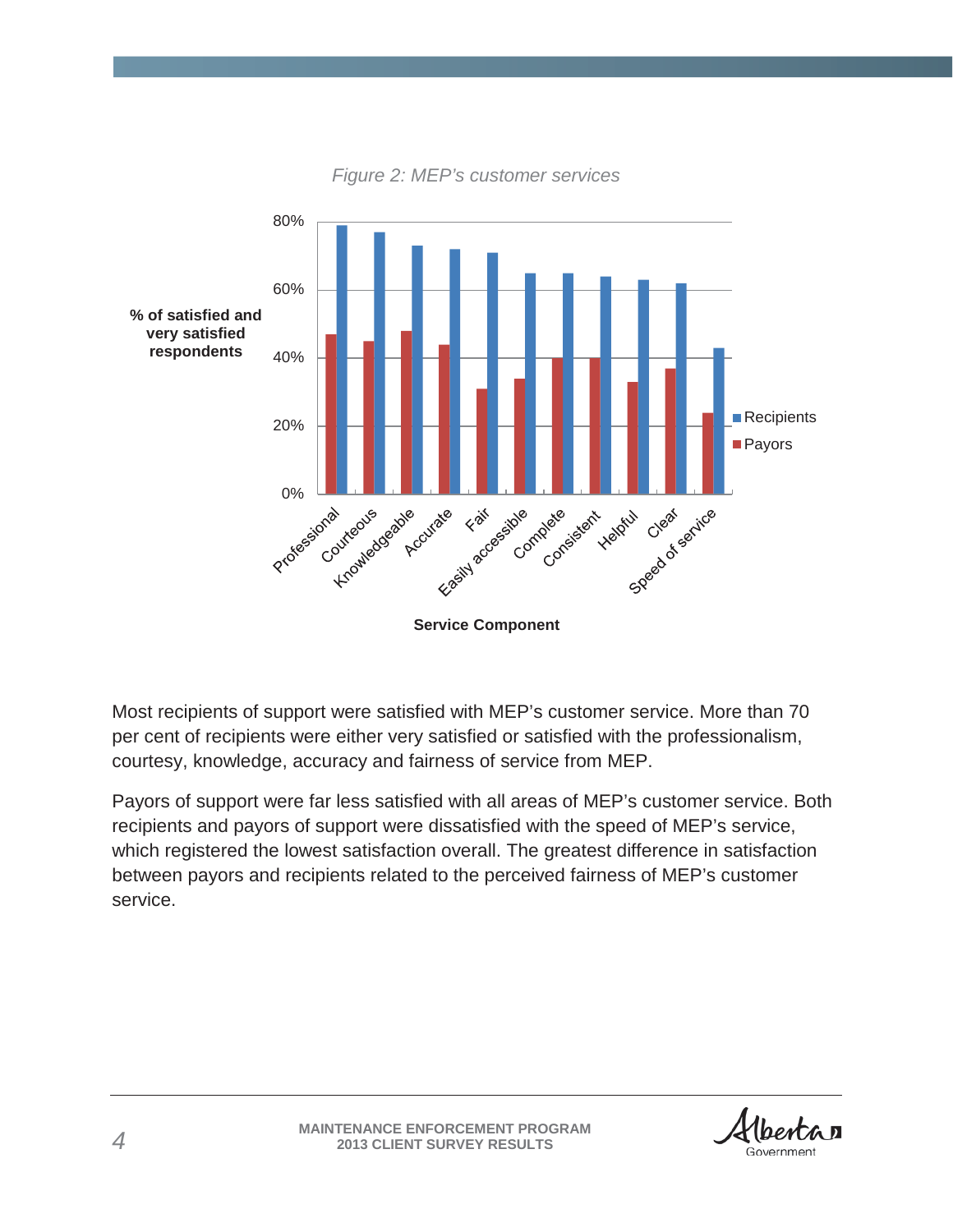

*Figure 3: Priorities for improvement* 

**Service Component**

Recipients and payors of support agree MEP should prioritize improving speed of service. The perceived fairness of MEP's service was significantly different between payors and recipients of support with 57 per cent of payors indicating MEP should prioritize improving the fairness of service provided to clients as compared to 19 per cent of recipients.

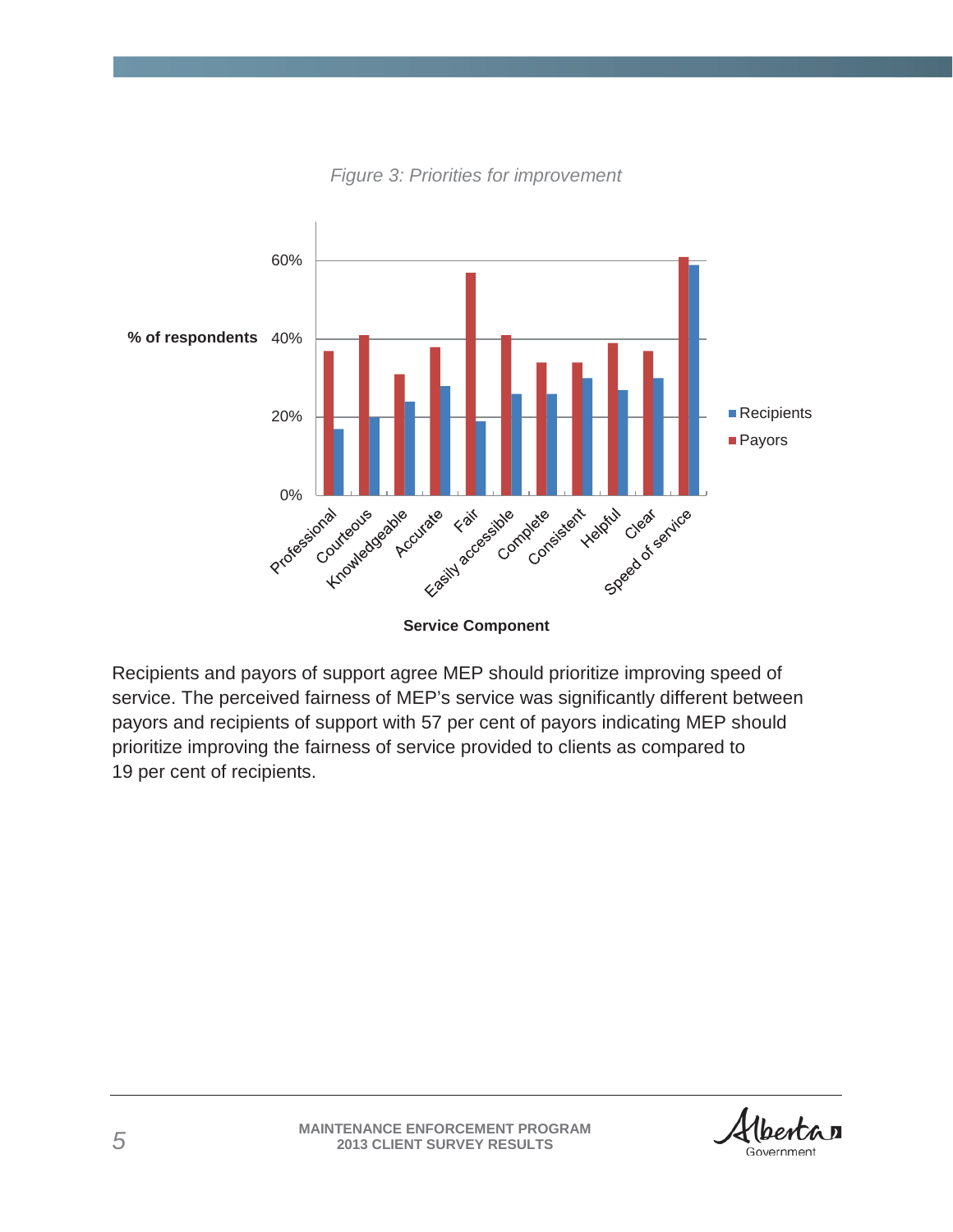

*Figure 4: How clients communicate with MEP*

The majority of clients contacted MEP using MEP Accounts Online, MEP's automated account information system, or by telephone. Other communication methods were used much less often.

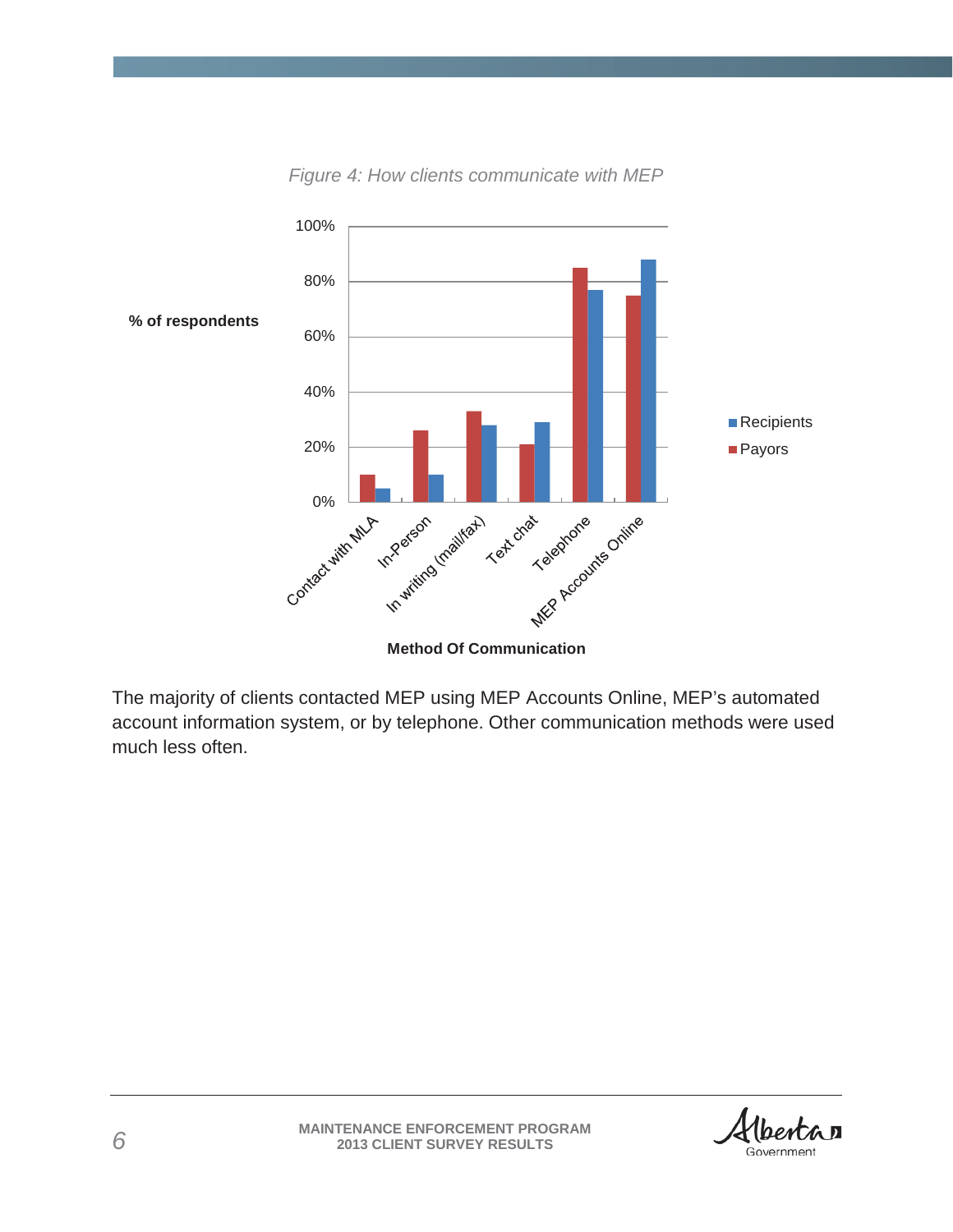

*Figure 5: Clients' preferred methods of contact with MEP*

**Method Of Communication**

Respondents agreed that that they preferred to contact MEP either by telephone or through MEP Accounts online. Of recipients of support, 53 per cent preferred to use MEP Accounts online compared to 33 per cent who preferred to use the telephone. However, most payors of support preferred to use the telephone (48 per cent) rather than MEP Accounts Online (29 per cent).

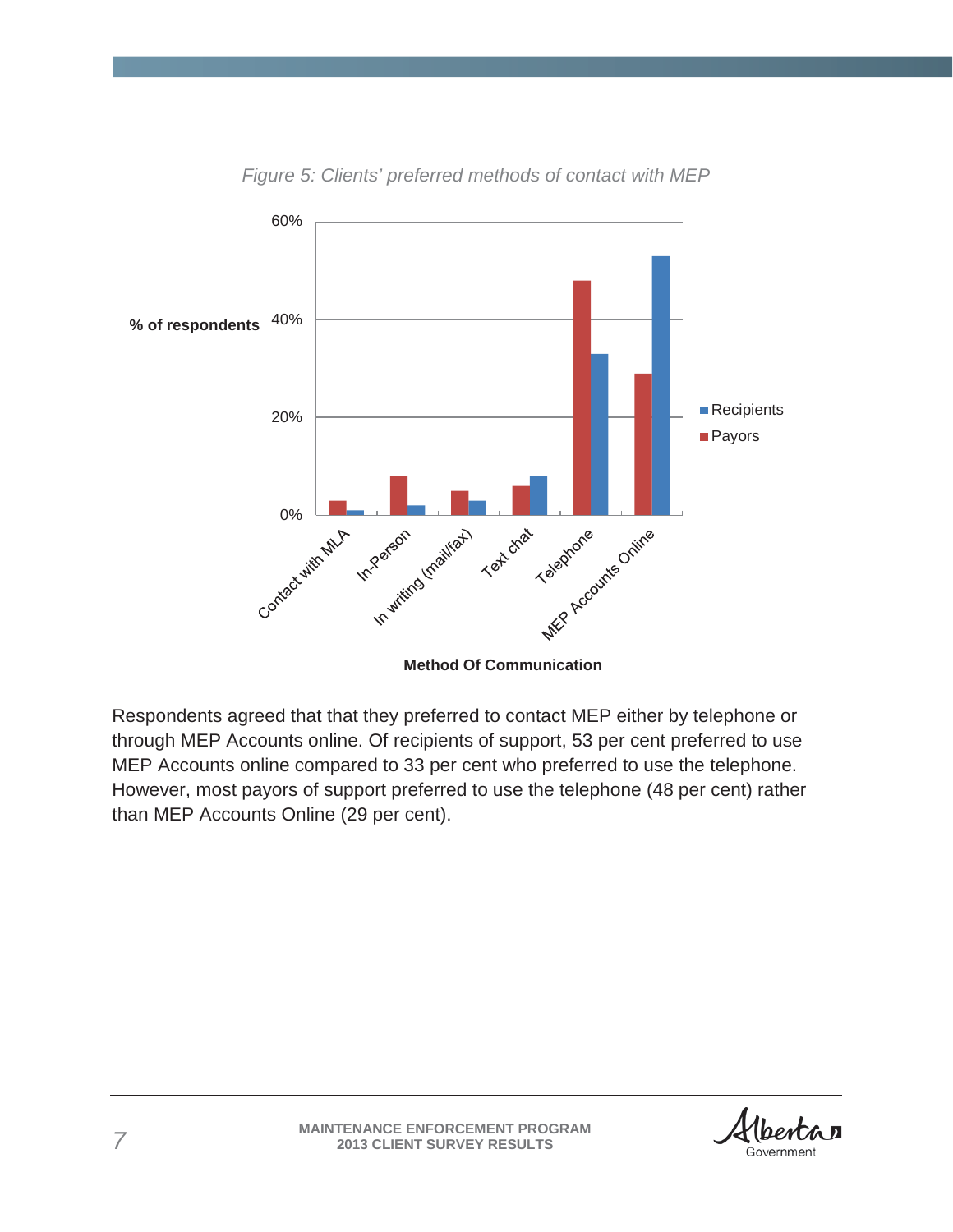

*Figure 6: Clients' satisfaction with MEP's communication methods*

As shown in figure four, MEP Accounts Online was one of the most common methods used by clients to communicate with MEP. Most clients were also satisfied with it. However, a number of clients, especially payors of support, were dissatisfied with MEP's telephone service. Recipients of support were more satisfied with other communication methods, such as in-person visits and text chats, than were payors of support.

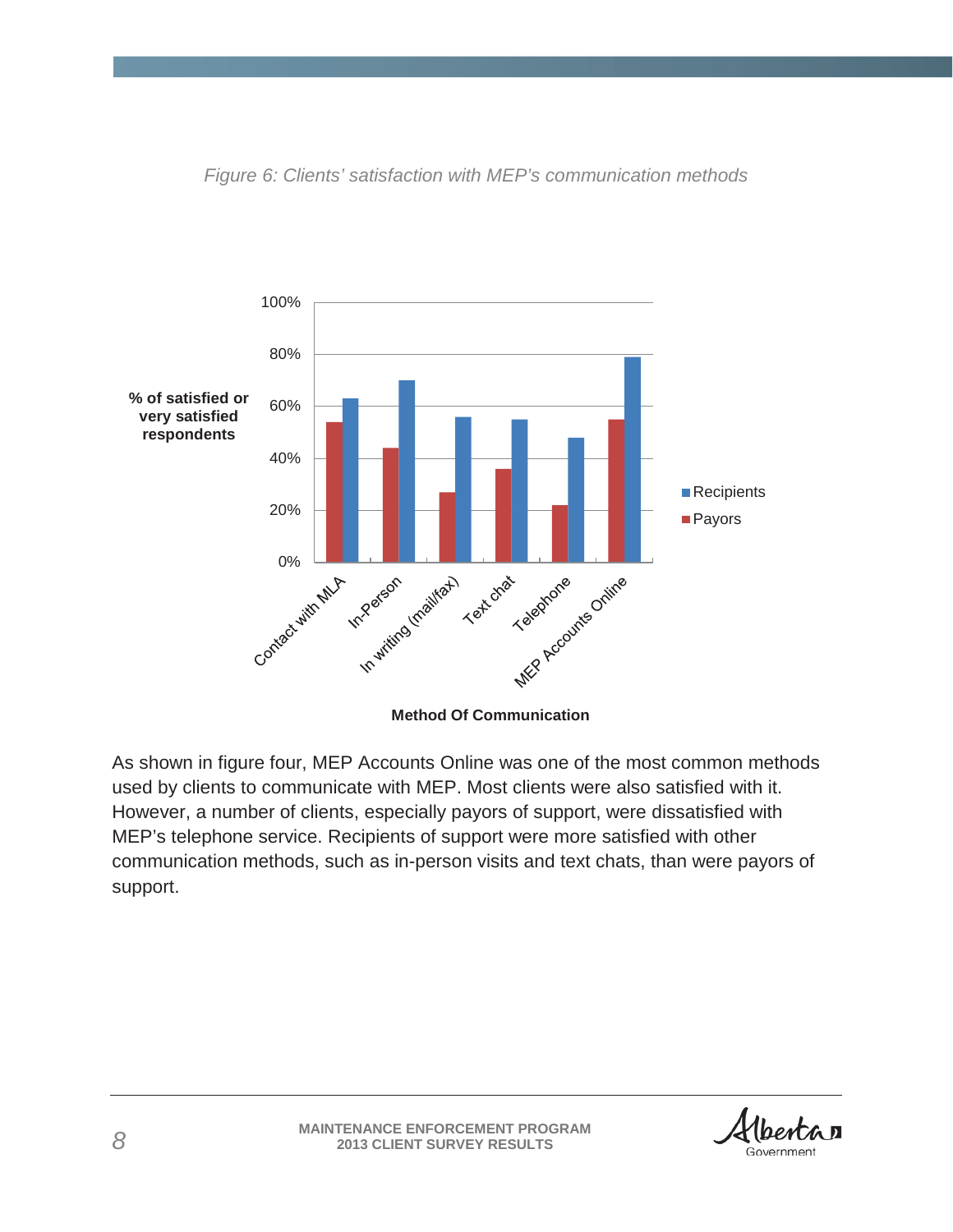

*Figure 7: Clients' feedback on acceptable response times*

Clients were asked what they thought would be an acceptable response time for MEP to respond to client requests. Recipients suggested 9.4 days for general requests and 4.4 days for priority requests. Payors recommended slightly shorter times of 7.5 days and 3.6 days respectively. Both these suggestions are considerably shorter than MEPs current targets of 30 calendar days for most general requests and 14 days for most priority requests.

However, when clients were asked whether MEP staff should take the time needed to ensure all of the client's issues had been addressed during a phone call, or if MEP staff should focus on speed of service and minimizing wait times, 85 per cent of recipients and 79 per cent of payors said MEP should take the time to resolve all the client's issues.

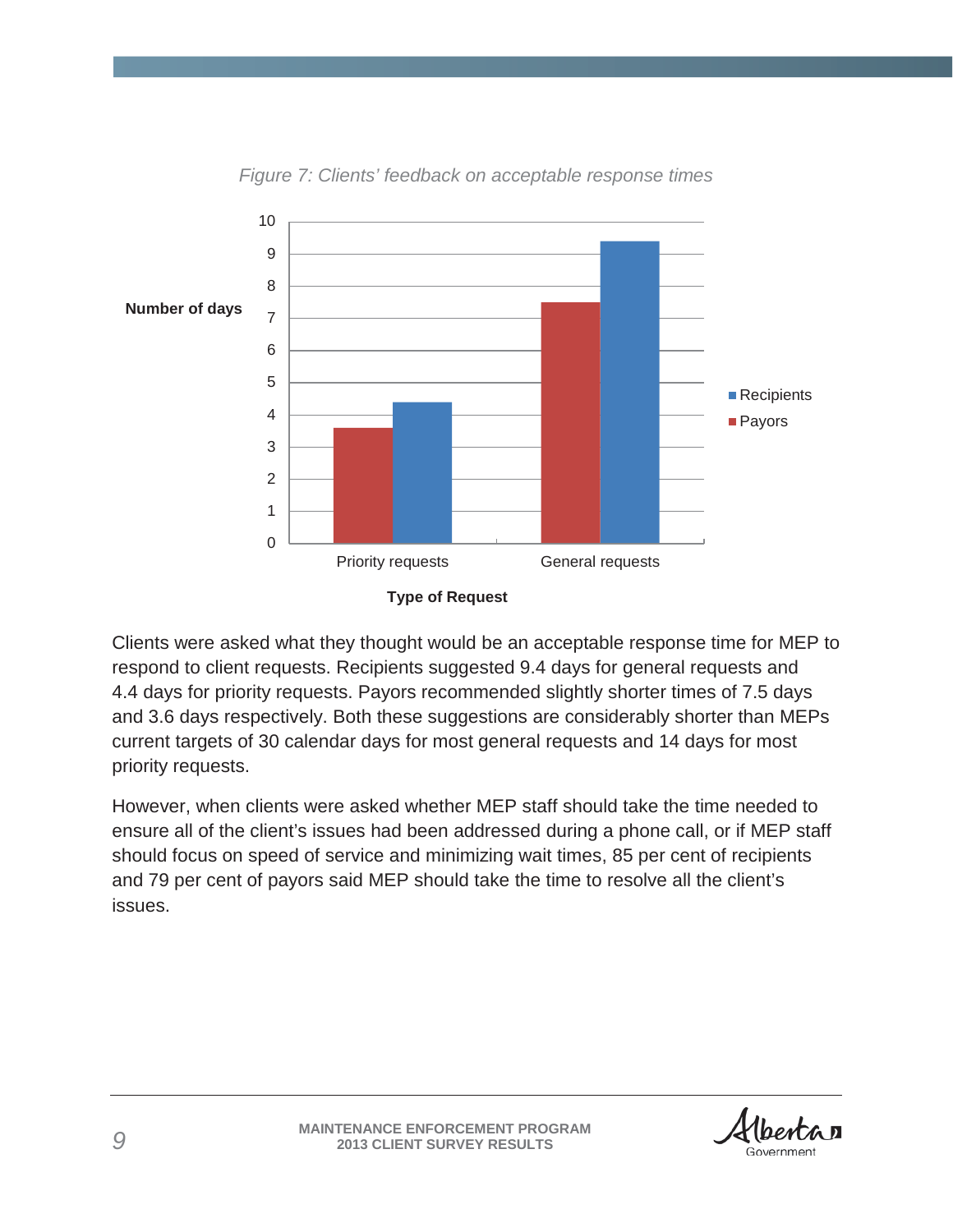

*Figure 8: MEP's efficiency*

Opinions of MEP's efficiency are strongly divided between payors and recipients of support. While a majority of recipients feel that MEP is efficient in its work, a majority of payors feel that MEP is not efficient.

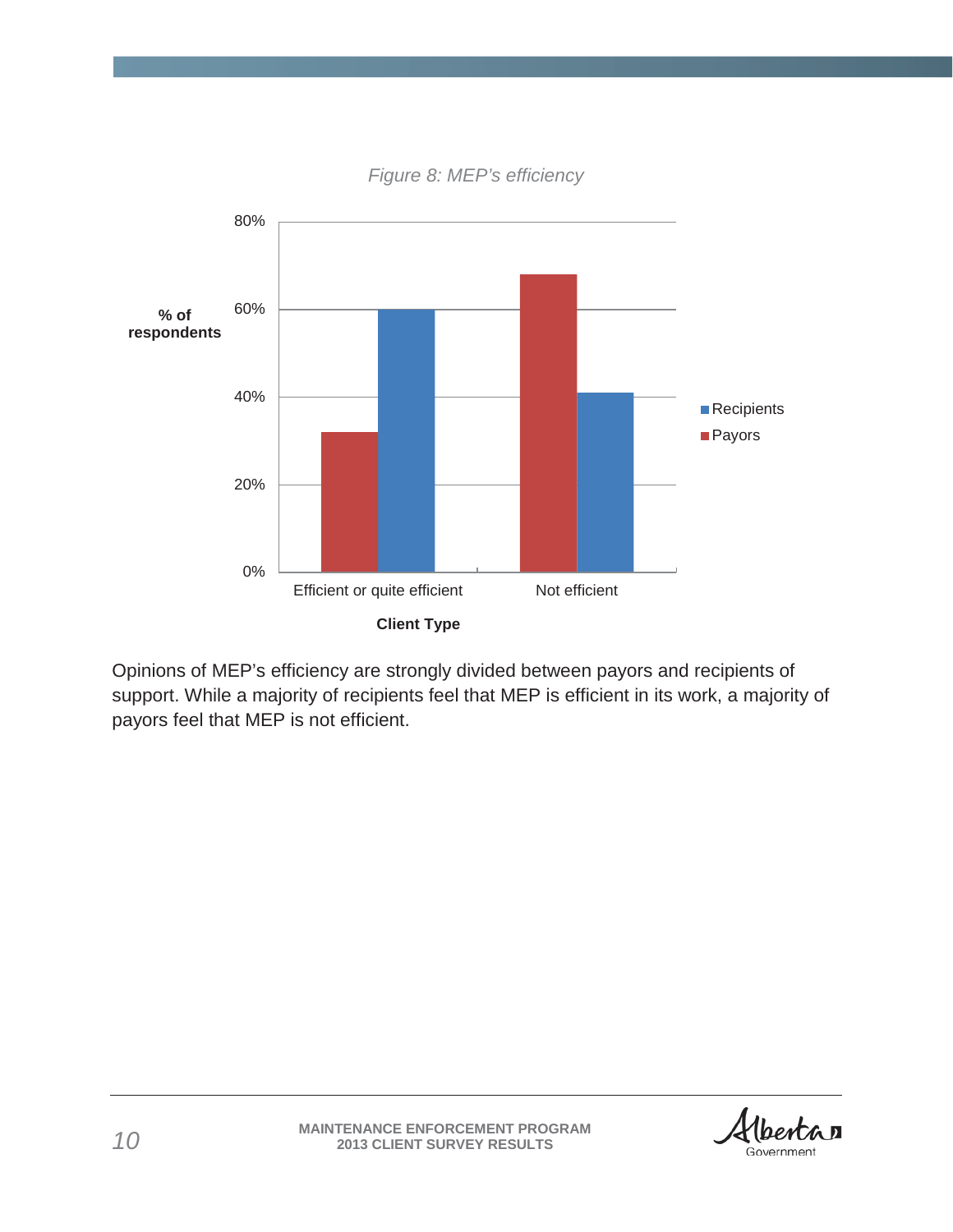

*Figure 9: Clients' understanding of different elements of maintenance enforcement*

Clients had varying levels of understanding of how their maintenance orders are administered. For example, while 61 per cent of recipients and 51 per cent of payors knew that they were required to provide consent before any other party can access information on their file, less than 50 per cent of recipients, and only 31 per cent of payors, understood how to get their maintenance order changed.